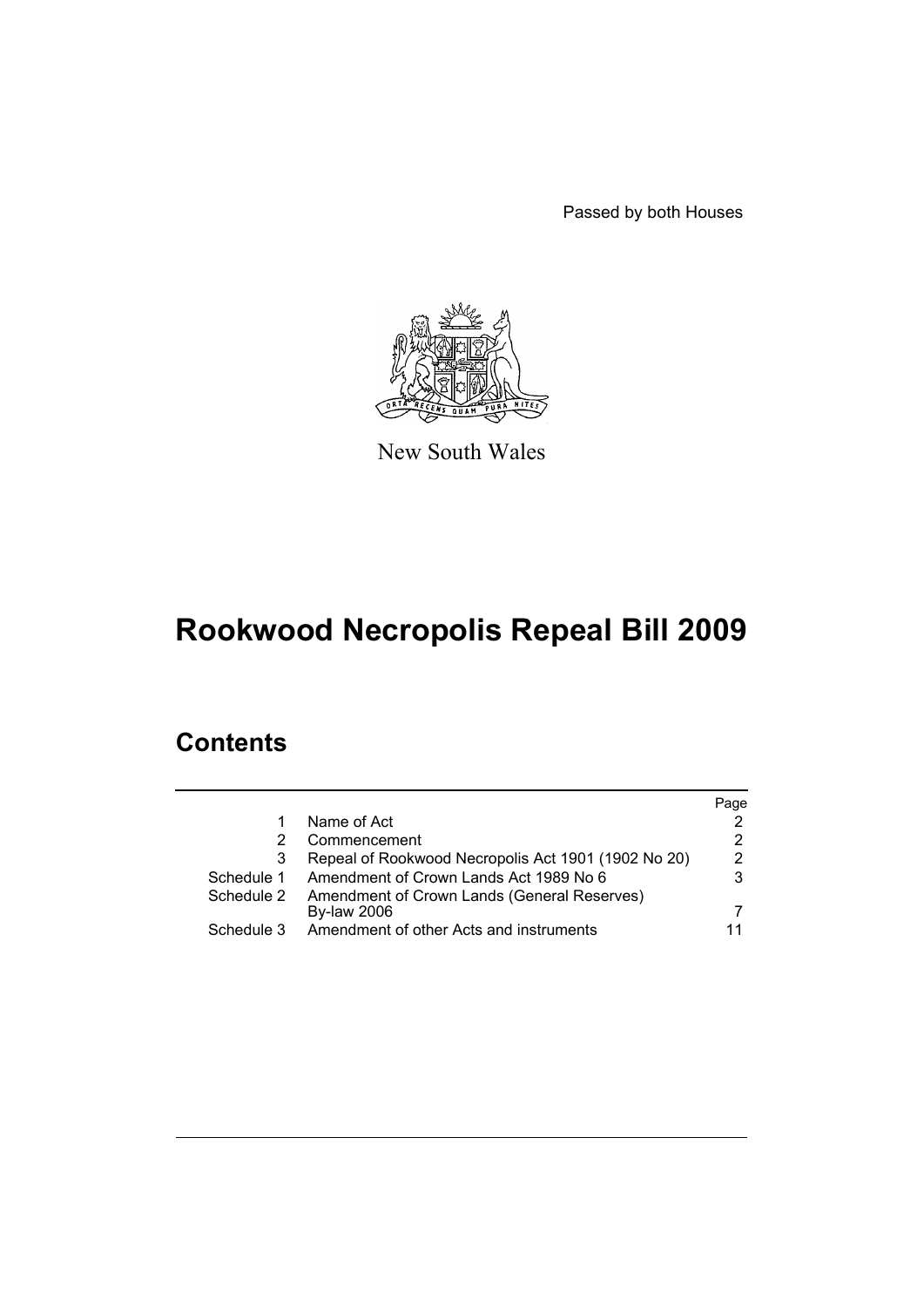*I certify that this PUBLIC BILL, which originated in the LEGISLATIVE COUNCIL, has finally passed the LEGISLATIVE COUNCIL and the LEGISLATIVE ASSEMBLY of NEW SOUTH WALES.*

*Legislative Council 2009* *Clerk of the Parliaments*



New South Wales

# **Rookwood Necropolis Repeal Bill 2009**

Act No , 2009

An Act to repeal the *Rookwood Necropolis Act 1901* and to make consequential amendments to the *Crown Lands Act 1989* and to other Acts and instruments.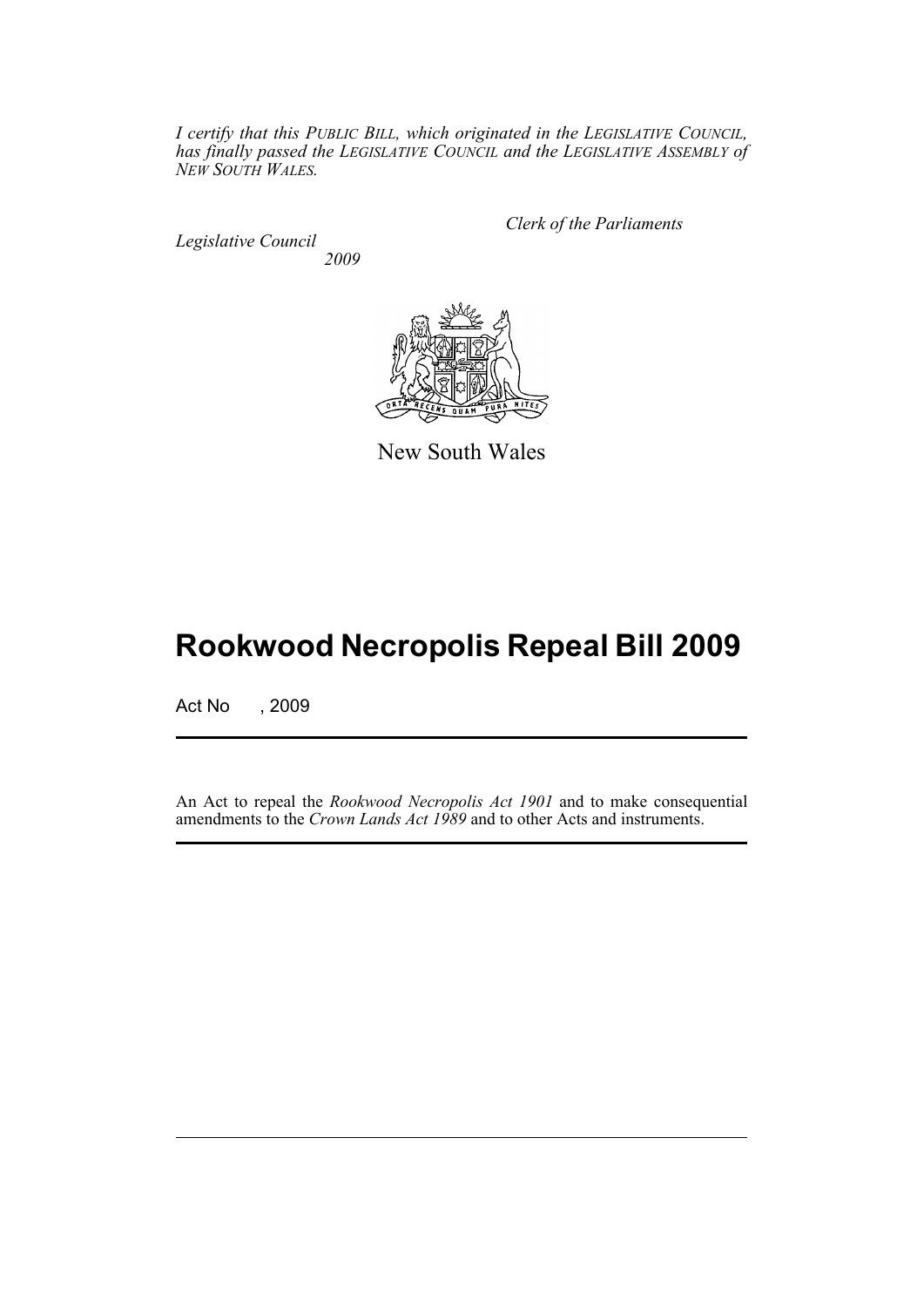## <span id="page-2-0"></span>**The Legislature of New South Wales enacts:**

## **1 Name of Act**

This Act is the *Rookwood Necropolis Repeal Act 2009*.

# <span id="page-2-1"></span>**2 Commencement**

This Act commences on a day to be appointed by proclamation.

# <span id="page-2-2"></span>**3 Repeal of Rookwood Necropolis Act 1901 (1902 No 20)**

The *Rookwood Necropolis Act 1901*, and the regulations under that Act, are repealed.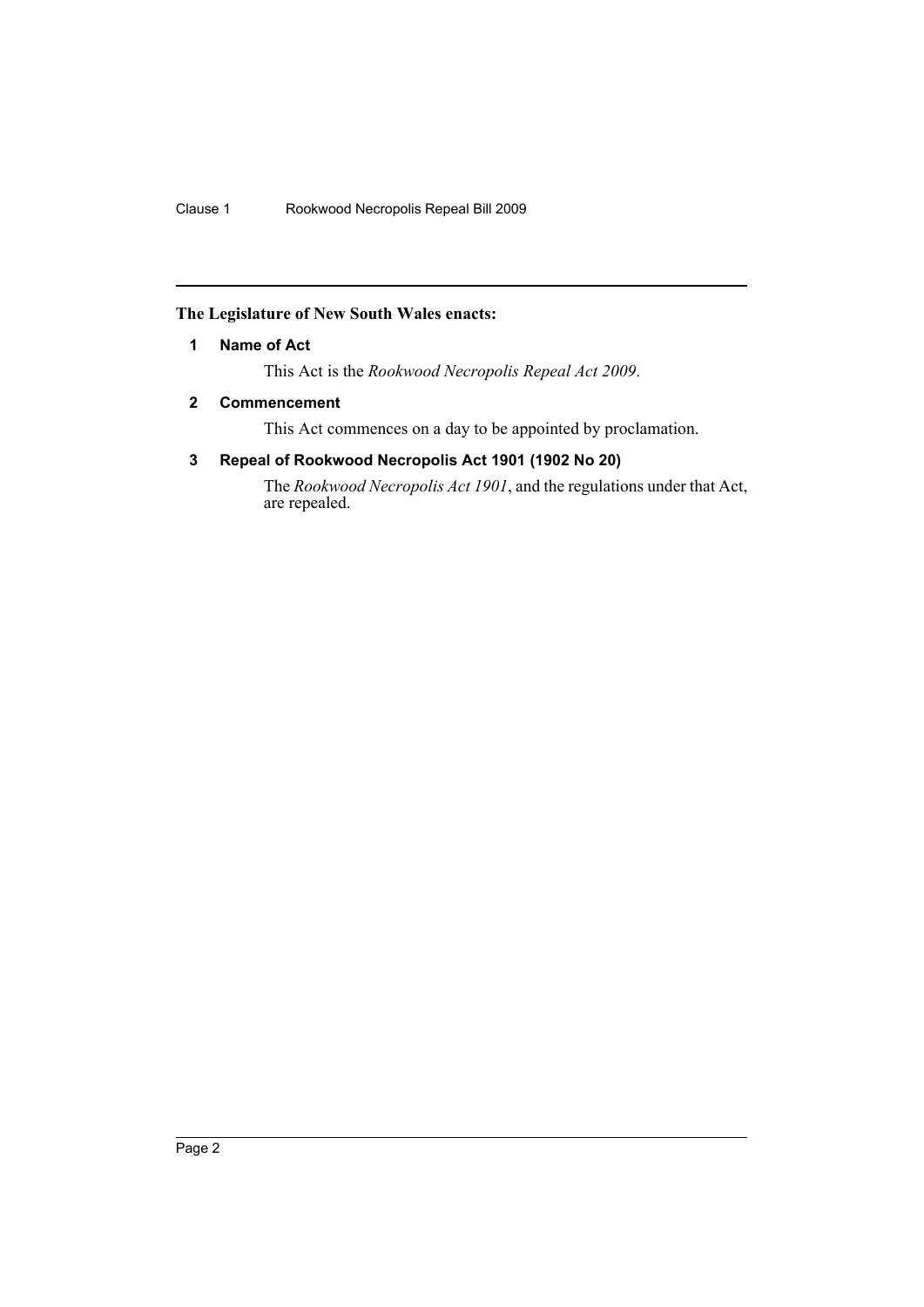# <span id="page-3-0"></span>**Schedule 1 Amendment of Crown Lands Act 1989 No 6**

## **[1] Section 84 Revocation of dedication**

Omit "a dedication made before or after the commencement of this section" from section 84 (1).

Insert instead "the whole or part of a dedication under this Act".

## **[2] Section 128 By-laws**

Insert after section 128 (1) (p3):

(p4) the payments to be made from one reserve trust to another,

# **[3] Section 147 Recovery of money**

Omit "Money" from section 147 (1). Insert instead "Subject to subsection (3), money".

## **[4] Section 147 (3)**

Insert after section 147 (2):

(3) Money payable to a reserve trust under this Act or the by-laws may be recovered by the trust as a debt.

# **[5] Schedule 8 Savings, transitional and other provisions**

Insert at the end of clause 25 (1): *Rookwood Necropolis Repeal Act 2009*

#### **[6] Schedule 8, Part 6**

Insert after Part 5:

# **Part 6 Provisions consequent on Rookwood Necropolis Repeal Act 2009**

## **51 Definitions**

In this Part:

*appointed day* means the day appointed for the commencement of the 2009 Act pursuant to section 2 of that Act.

*general crematorium lease* means the lease referred to in section 8B of the 1901 Act, as that lease was in force immediately before the appointed day, and includes the terms and conditions specified in Schedule 3 to that Act.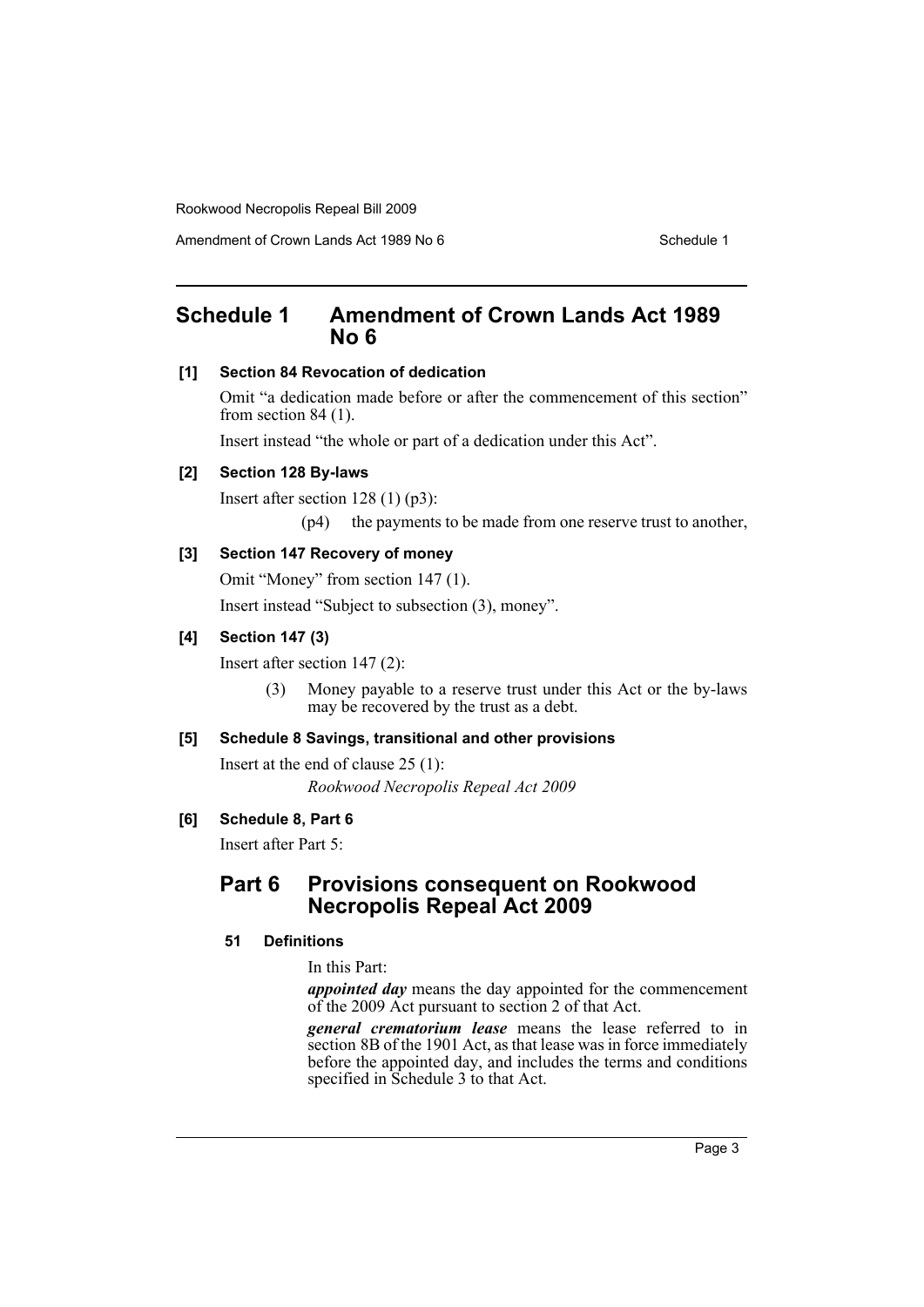Schedule 1 Amendment of Crown Lands Act 1989 No 6

*JCNT* means the Joint Committee of Necropolis Trustees constituted by section 20 of the 1901 Act.

*new RNT* means the reserve trust established by clause 53.

*old RNT* means the Rookwood Necropolis Trust established under section 92 (1) by notification published in Gazette No 73 of 15 May 2009 at page 2244.

*Rookwood Necropolis* means the land comprising Lot 500, Deposited Plan 1015565, Lot 7053, Deposited Plan 1029128, and Lot 10, Deposited Plan 829656, being land at Haslem's Creek and Rookwood that, immediately before the appointed day, was set aside for use as a cemetery or crematorium, or for conservation as a historic site, under the 1901 Act.

*the 1901 Act* means the *Rookwood Necropolis Act 1901*, as in force immediately before the appointed day.

*the 2009 Act* means the *Rookwood Necropolis Repeal Act 2009.*

*unallocated lands* means those parts of the Rookwood Necropolis for which, immediately before the appointed day, there was no reserve trust appointed.

#### **52 Abolition of JCNT and old RNT**

- (1) The JCNT and the old RNT are abolished.
- (2) A person who, immediately before the appointed day, held office as a member of the JCNT or the old RNT, ceases to hold office as such on that day, but is eligible to be appointed as a member of the new RNT.
- (3) A person who, by operation of subclause (2), ceases to hold office as a member of the JCNT or the old RNT is not thereby entitled to be paid any remuneration or compensation.

#### **53 Establishment of new RNT**

- (1) On the appointed day:
	- (a) a reserve trust is established under the name "Rookwood Necropolis Trust", and
	- (b) the reserve trust so established is appointed as trustee of the unallocated lands.
- (2) The new RNT is taken to have been established and named, and to have been appointed as trustee of the unallocated lands, under section 92 (1).

**Note.** Accordingly, it may be dissolved, its name may be altered and its appointment as trustee of the unallocated lands may be revoked under section 92 (3).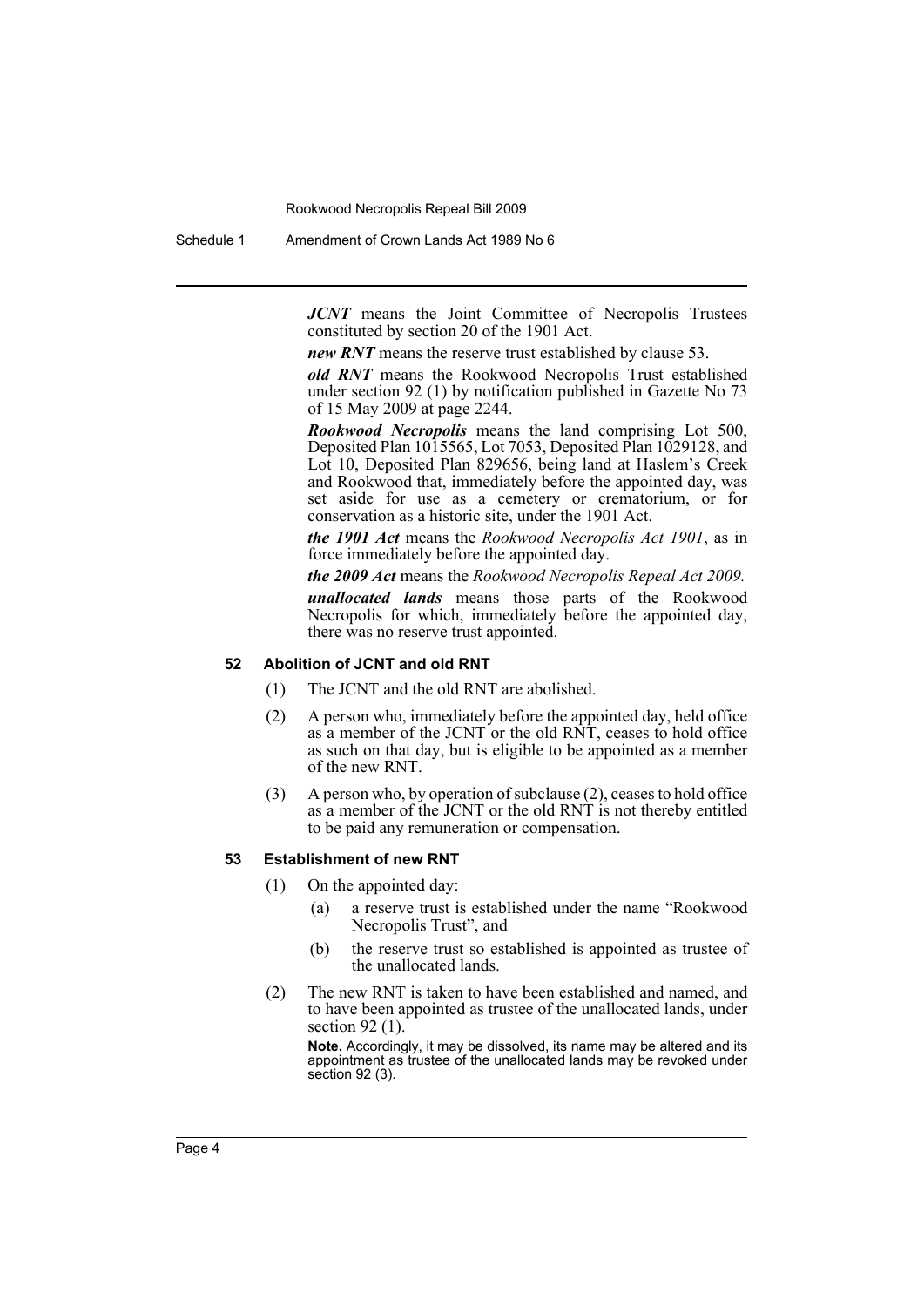Amendment of Crown Lands Act 1989 No 6 Schedule 1

(3) The new RNT is taken to be a continuation of, and the same legal entity as, the JCNT.

**Note.** Accordingly, the staff, assets, rights and liabilities of the JCNT become staff, assets, rights and liabilities of the new RNT.

- (4) The assets, rights and liabilities that, immediately before the appointed day, belonged, or purportedly belonged, to the old RNT become the assets, rights and liabilities of the new RNT.
- (5) In subclause (4):

*assets* means any legal or equitable estate or interest (whether present or future, whether vested or contingent and whether personal or assignable) in real or personal property of any description (including money), and includes securities, choses in action and documents.

*liabilities* means any liabilities, debts or obligations (whether present or future, whether vested or contingent and whether personal or assignable).

*rights* means any rights, powers, privileges or immunities (whether present or future, whether vested or contingent and whether personal or assignable).

(6) Anything that, before the appointed day, was done or purportedly done by or on behalf of the old RNT is taken to have been done by or on behalf of the new RNT.

#### **54 Continuation of existing dedications and appointments**

- (1) Nothing in this Part affects:
	- (a) any dedication of land within the Rookwood Necropolis, or
	- (b) any appointment of a reserve trust for land within the Rookwood Necropolis,

that, pursuant to section 6A of the 1901 Act, is taken to have occurred under Part 5 of this Act.

(2) Subject to Part 5 of this Act, the repeal of the 1901 Act does not affect any vesting of land that, before the appointed day, had been effected under section 11 of that Act.

#### **55 Continuation of existing obligations**

(1) The repeal of the 1901 Act does not affect any contribution, fee or other amount that, immediately before the appointed day, was payable to the JCNT under section 20B or 20G of that Act, except that any such contribution, fee or amount is instead to be paid to the new RNT.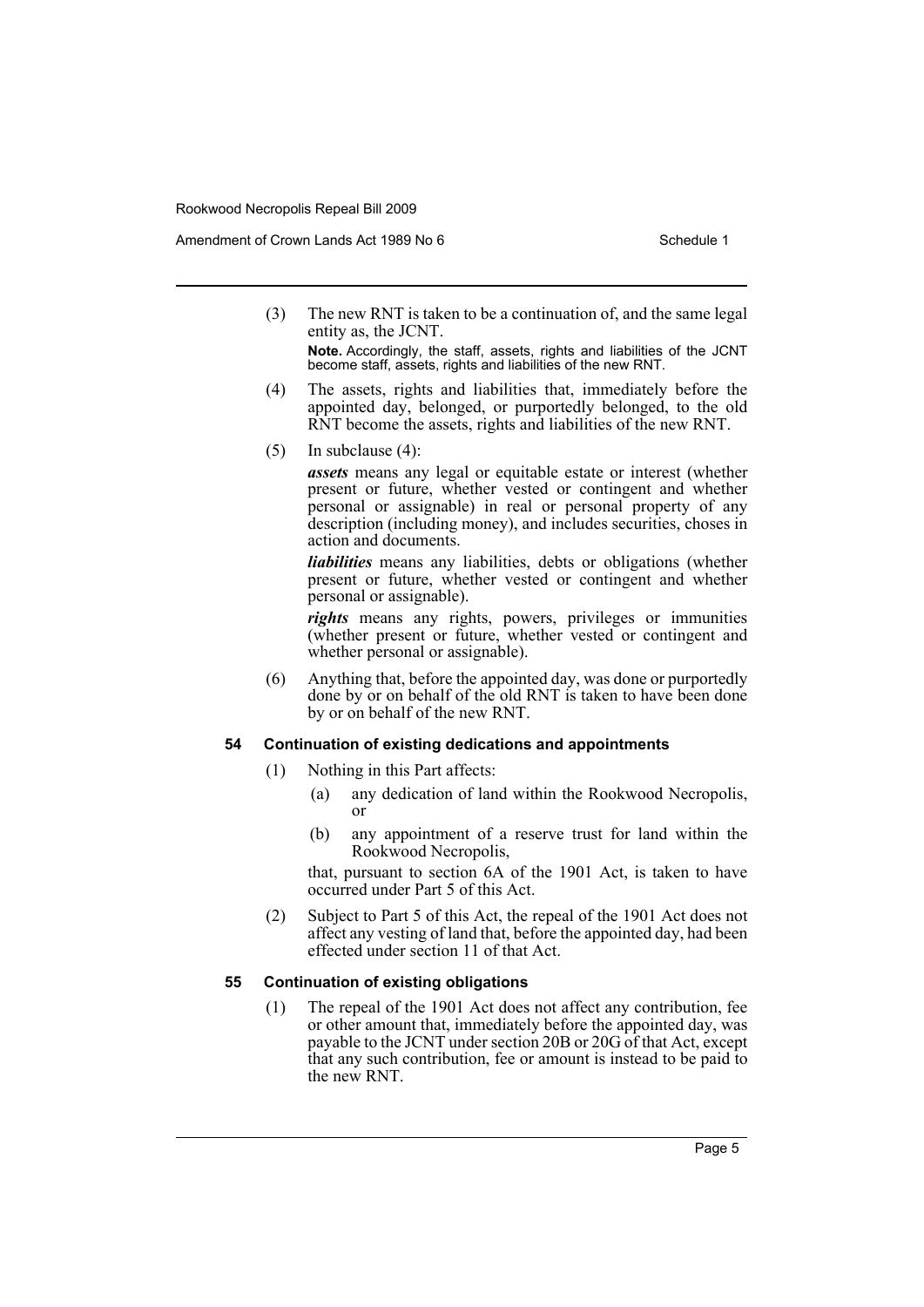Schedule 1 Amendment of Crown Lands Act 1989 No 6

(2) The repeal of the 1901 Act does not affect any obligation of a reserve trust to provide the JCNT with information under section 20H of that Act, except that any such information is to be provided instead to the new RNT.

#### **56 General crematorium lease**

- (1) On and from the appointed day, the general crematorium lease is taken to have been granted by the Minister under section 34A for the purposes of a crematorium.
- (2) The lessor or lessee under the general crematorium lease, or the new RNT, may appeal to the Land and Environment Court against a valuation made, or purporting to have been made, by the Valuer-General under the terms of the lease.

**Note.** As at the appointed day, the terms of the lease included those prescribed by Schedule 3 to the 1901 Act, clause 5 of which provided for the valuation of the general crematorium site by the Valuer-General for the purpose of determining the rent payable in relation to that site.

(3) Pending the determination of an appeal under this clause, the valuation to which the appeal relates, and the lessee's liability for any rent payable on the basis of that valuation, are unaffected by the appeal.

**Note.** Pursuant to section 19 of the *Land and Environment Court Act 1979*, an appeal under this clause falls within Class 3 of the Land and Environment Court's jurisdiction.

(4) Divisions 2A and 3 of Part 7 do not apply to or in respect of the general crematorium lease.

#### **57 Construction of references to JCNT or old RNT**

In any other Act or instrument, a reference to the JCNT or the old RNT extends to the new RNT.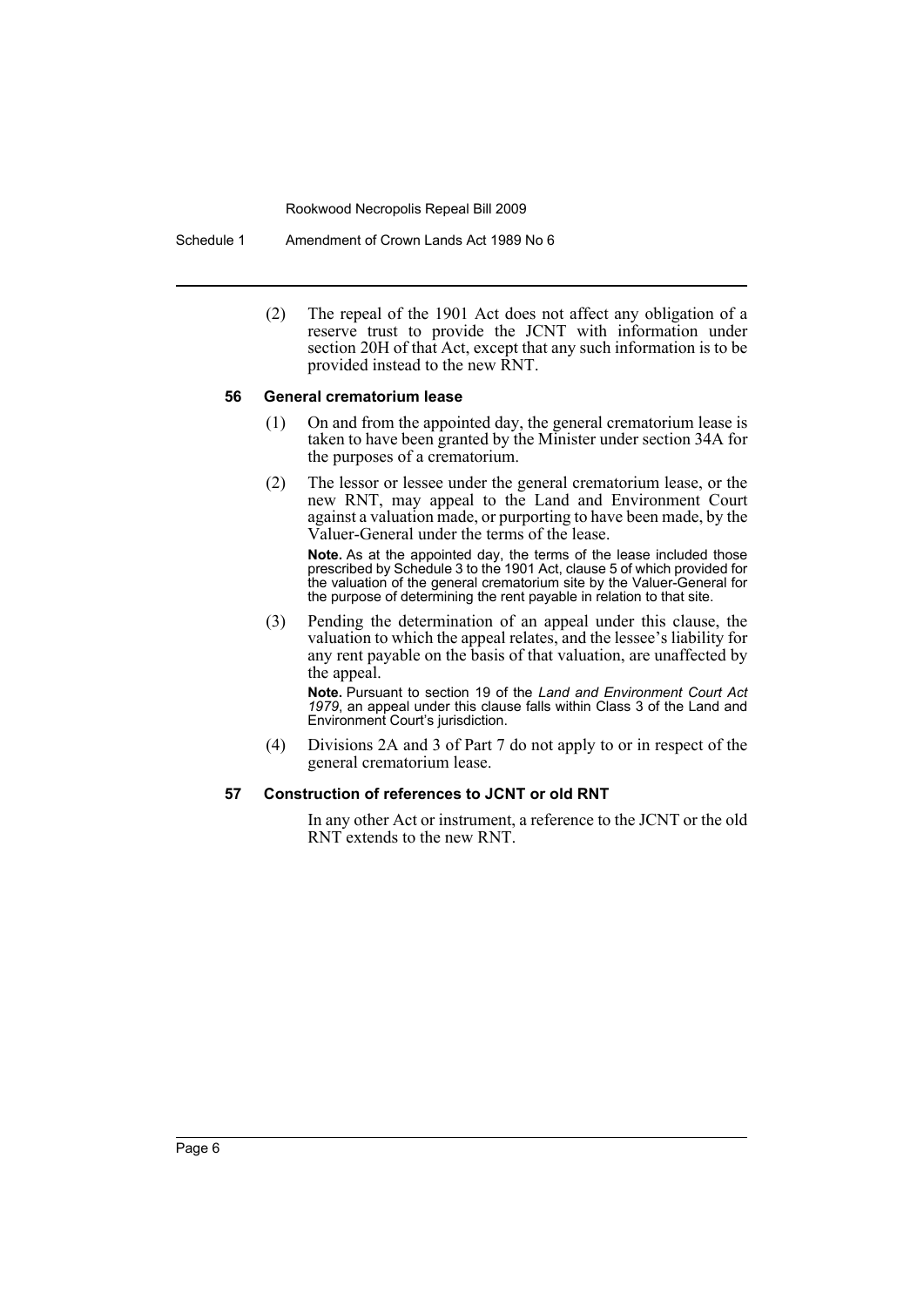Amendment of Crown Lands (General Reserves) By-law 2006 Schedule 2

# <span id="page-7-0"></span>**Schedule 2 Amendment of Crown Lands (General Reserves) By-law 2006**

#### **[1] Part 3 Regulation of use of reserves**

Insert after Division 2:

## **Division 3 Special provisions concerning the Rookwood Necropolis**

# **41A Definitions**

#### In this Division:

*calendar year* means a period of 12 months commencing on 1 January.

*denominational trust*, in relation to land within the Rookwood Necropolis that is set aside for use as a cemetery or crematorium, means the reserve trust that has been, or is taken to have been, appointed as trustee of that land under section 92 (1) of the Act, and includes a person conducting a crematorium on the general crematorium site (if there is no other denominational trust for that site), but does not include the Rookwood Necropolis Trust.

*financial year* means a period of 12 months commencing on 1 July.

*general crematorium lease* means a lease of the whole or any part of the general crematorium site that has been, or is taken to have been, granted by the Minister for the purposes of a crematorium under section 34A of the Act.

*general crematorium site* means the land within the Rookwood Necropolis that comprises Lot 488, Deposited Plan 48288.

*interment* does not include interment of ashes arising from a cremation.

*quarter* means the 3-month period beginning 1 July, 1 October, 1 January or 1 April in each financial year.

*Rookwood Necropolis* means the Rookwood Necropolis referred to in clause 51 of Schedule 8 to the Act.

*Rookwood Necropolis Trust* means the Rookwood Necropolis Trust established by clause 53 of Schedule 8 to the Act.

#### **41B Contributions payable to Rookwood Necropolis Trust by denominational trusts etc**

(1) During the last 6 months of each financial year commencing on or after 1 July 2010, the Rookwood Necropolis Trust: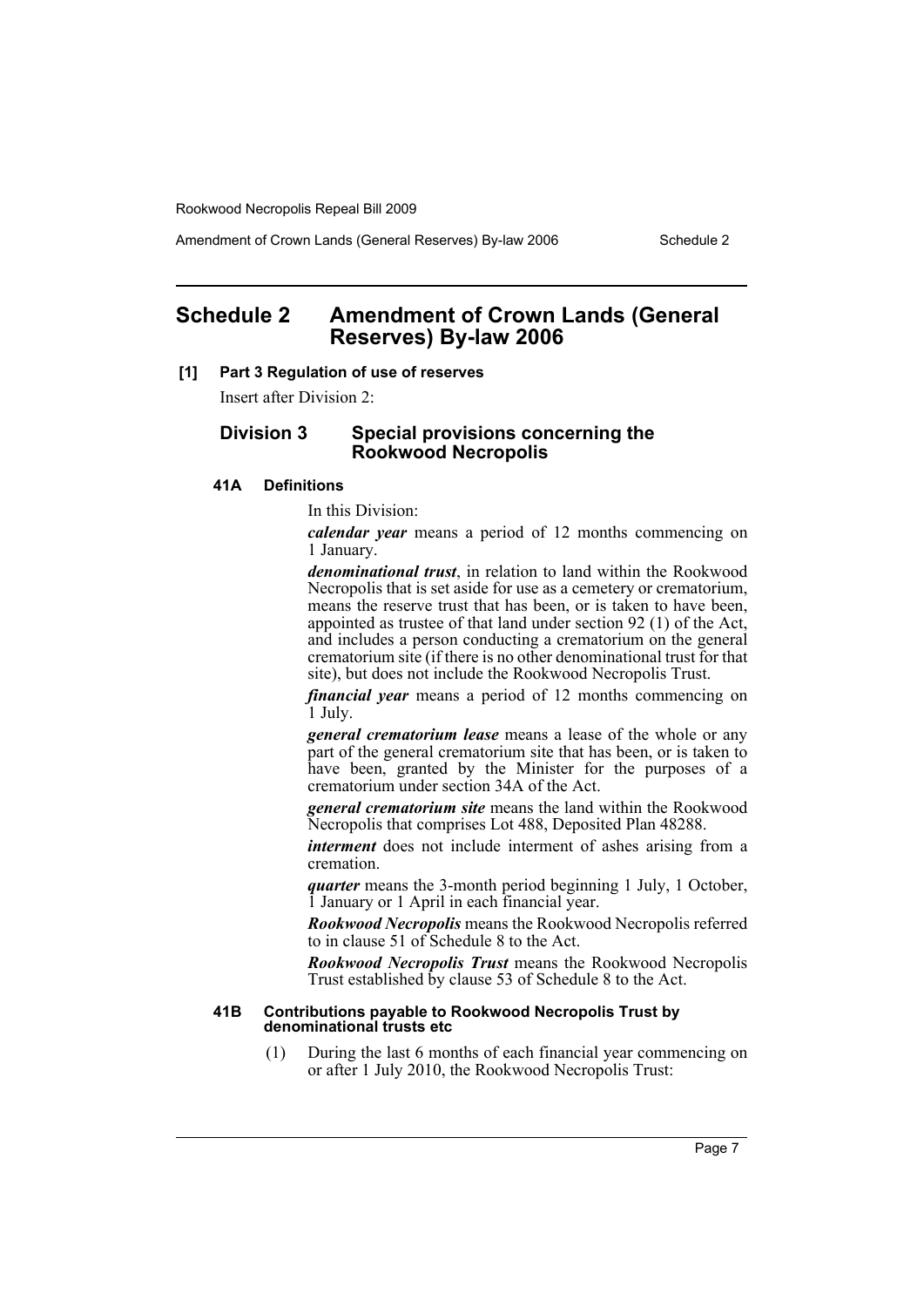Schedule 2 Amendment of Crown Lands (General Reserves) By-law 2006

- (a) must make estimates for the following financial year of its expenditure and of its revenue apart from this clause, and
- (b) must determine, on the basis of those estimates, the total amount that it will need to obtain for the following financial year from contributions from the denominational trusts, and
- (c) must notify the Minister of the total amount so determined, and
- (d) subject to the Minister's approval of the total amount so determined, must determine the contribution payable by each denominational trust in respect of that amount, and
- (e) must notify each denominational trust of the contribution payable by it for the following financial year.
- (2) The Rookwood Necropolis Trust must consult with the denominational trusts as to its expenditure and revenue before making the estimates referred to in subclause (1) (a).
- (3) Each denominational trust must pay the contribution determined in respect of it under subclause (1) (d), by way of 4 equal instalments, within 28 days after the start of each quarter.
- (4) For the purposes of subclause  $(1)$  (d), the contribution payable to the Rookwood Necropolis Trust by a denominational trust is to be calculated in accordance with the following formula:

$$
P = \frac{A \times I \& C}{\Sigma I \& C}
$$

where:

*A* represents the amount approved by the Minister under subclause (1) in relation to the amount assessed by the Rookwood Necropolis Trust, from time to time, as the amount it requires to enable it to exercise its functions under the Act.

*I&C*, in relation to a denominational trust, represents the number of interments and cremations carried out during the previous calendar year in the portion of the Rookwood Necropolis managed by that denominational trust.

<sup>Σ</sup>*I&C* represents the total number of interments and cremations carried out during the previous calendar year in the Rookwood Necropolis.

*P* represents the contribution payable.

(5) A special contribution is to be determined under this clause to cover expenditure by the Rookwood Necropolis Trust in relation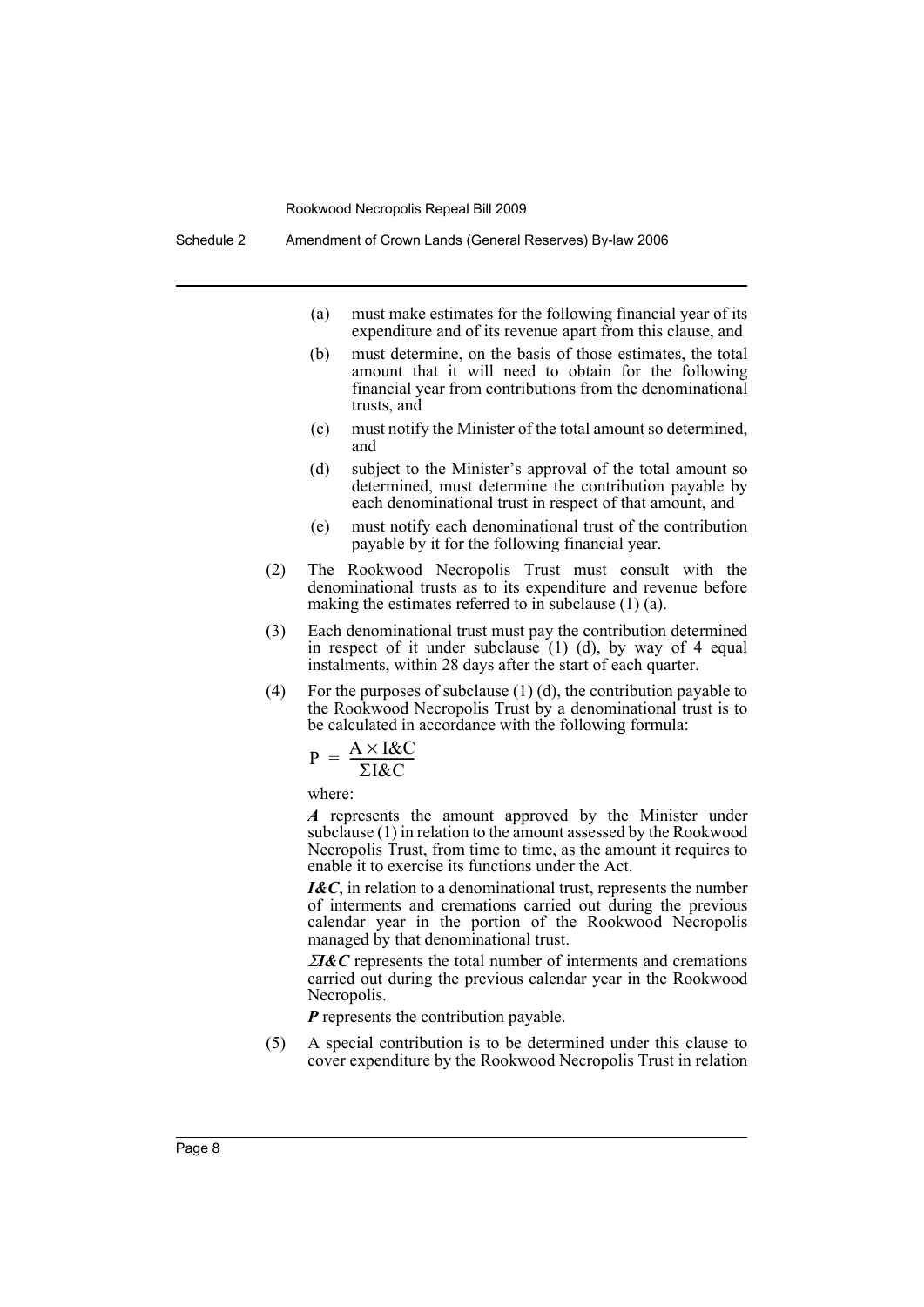Amendment of Crown Lands (General Reserves) By-law 2006 Schedule 2

to the period from 1 January 2010 to 30 June 2010, for which purpose:

- (a) the procedure set out in subclause (1) is to be carried out during the last 6 months of 2009, and
- (b) the formula referred to in subclause (4) is to be construed as if the interments and cremations mentioned in that subclause referred to interments and cremations carried out during the first 6 months of 2009, and
- (c) a contribution referred to in subclause (3) is to be paid by way of 2 equal instalments to be paid by 28 January 2010 and 28 April 2010, respectively.

#### **41C Fees payable to Rookwood Necropolis Trust by denominational trusts operating crematoria**

- (1) Within 28 days after the end of each quarter, a denominational trust that operated a crematorium in the Rookwood Necropolis during that quarter must pay to the Rookwood Necropolis Trust a fee calculated by multiplying \$100 by the number of cremations carried out by it in the crematorium during that quarter.
- (2) No such fee is payable in respect of cremations carried out, by the lessee under the general crematorium lease, in the crematorium situated on the general crematorium site.

**Note.** The fee payable under this clause is additional to any contribution payable under clause 41B.

#### **41D Information to be provided to Rookwood Necropolis Trust by reserve trusts etc**

Within 7 days after the end of each quarter, a denominational trust that carried out interments or cremations in the Rookwood Necropolis during that quarter must provide the Rookwood Necropolis Trust with the number of interments and cremations carried out by it in the Rookwood Necropolis during that quarter.

## **[2] Schedule 1 Reserves to which this By-law applies**

Omit from Part 2:

Each cemetery and crematorium within the Necropolis referred to in the *Rookwood Necropolis Act 1901*

## **[3] Schedule 1, Part 2**

Insert in alphabetical order of reserves:

Rookwood Necropolis, Anglican Portion

Rookwood Necropolis, Catholic Portion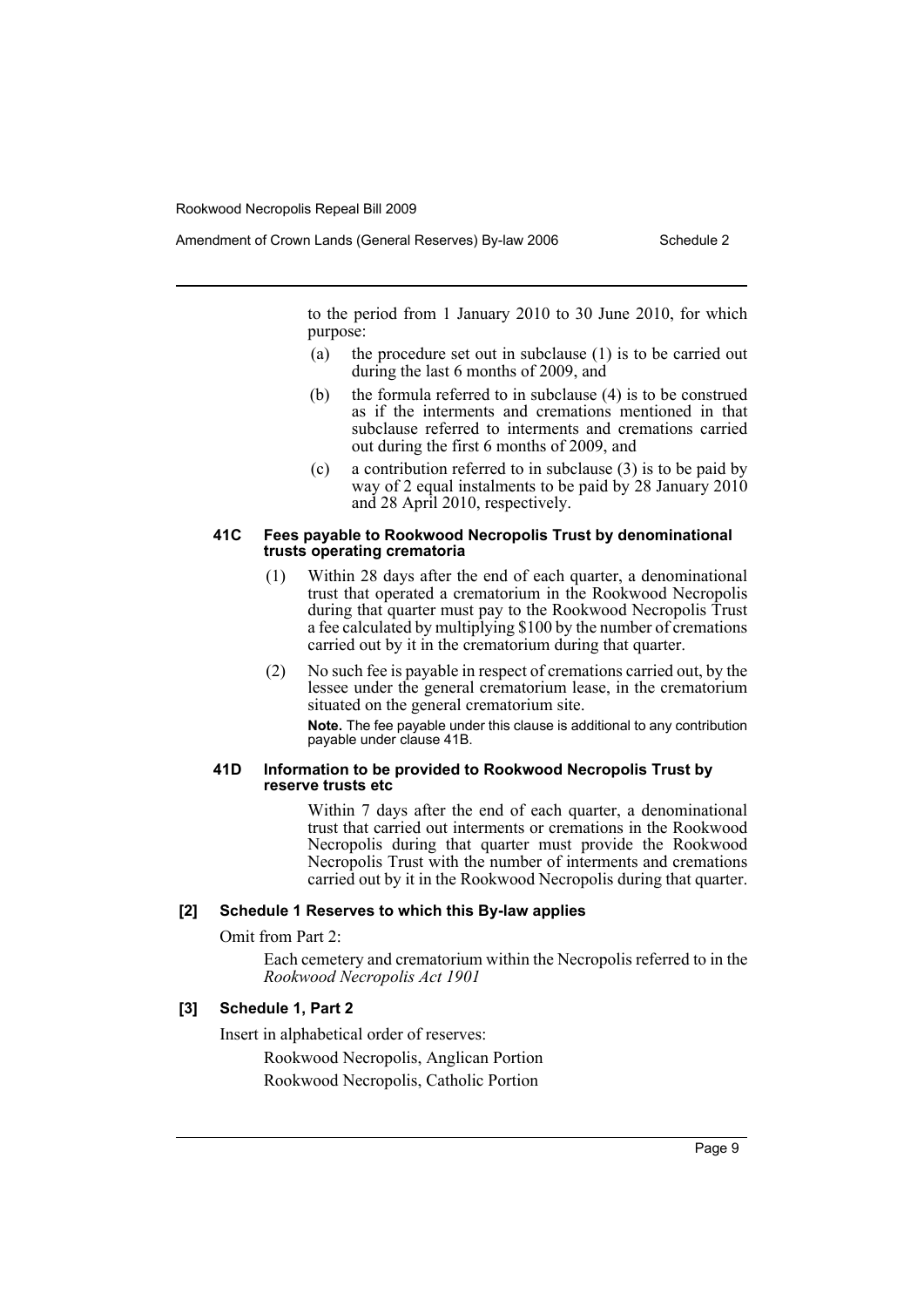Schedule 2 Amendment of Crown Lands (General Reserves) By-law 2006

Rookwood Necropolis, General Portion Rookwood Necropolis, Independent Portion Rookwood Necropolis, Jewish Portion Rookwood Necropolis, Muslim Portion Rookwood Necropolis, Rookwood Necropolis Trust Portion